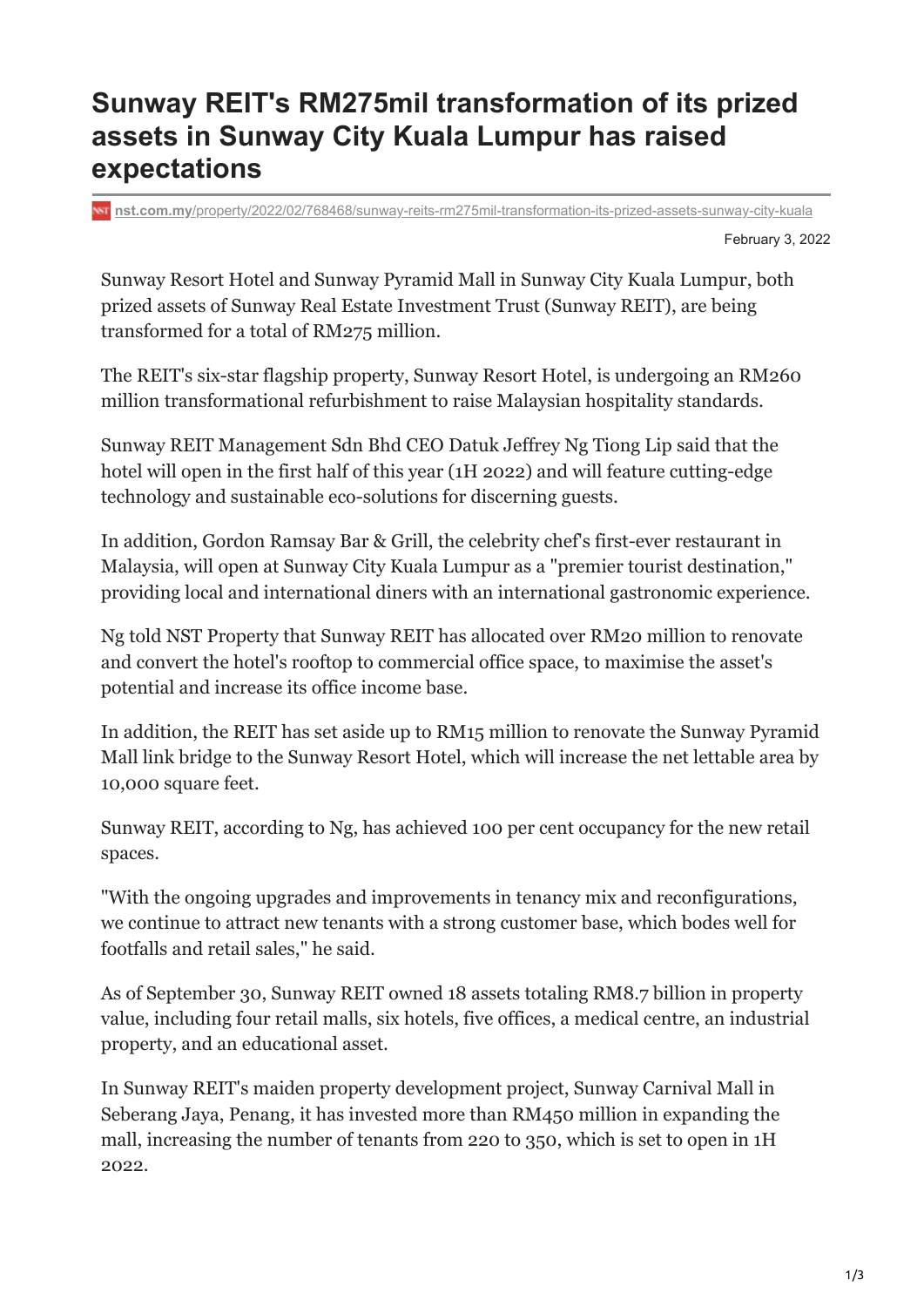Ng said that more than 90 per cent of the new retail space in the new wing had been committed, and the REIT is excited to welcome new tenants and further excite its customers' retail experience.

"As we continue to thrive in the retail landscape on Penang's Mainland, we will be able to contribute economic prosperity and social multipliers in the local community by creating an additional 1,500 job opportunities," Ng said.

Sunway Carnival Mall is the first property development project undertaken by Sunway REIT. It will be the largest and most modern mall on Penang's mainland, completely transforming the retail scene.



Sunway REIT Management Sdn Bhd chief executive officer Datuk Jeffrey Ng Tiong Lip believes that better times are ahead for M-REITs.

Meanwhile, Ng believes that better times are ahead for M-REITs, owing to an improved employment outlook, the festive season, pent-up local demand, and a "revengespending" pattern in the face of limited international travel.

"We are looking for better times ahead. We anticipate that uncertainty will persist in the first half of 2022 due to the development of the Omicron virus. However, the pandemic affects the majority, if not all, M-REITs. The impact varies depending on the asset concentration and focus of the portfolio.

"M-REITs with asset portfolios focused in sectors such as retail and hotel segments are severely impacted by consumer and business sentiments, as well as various movement restrictions owing to mall lockdowns and strict restrictions on travel-related activities."